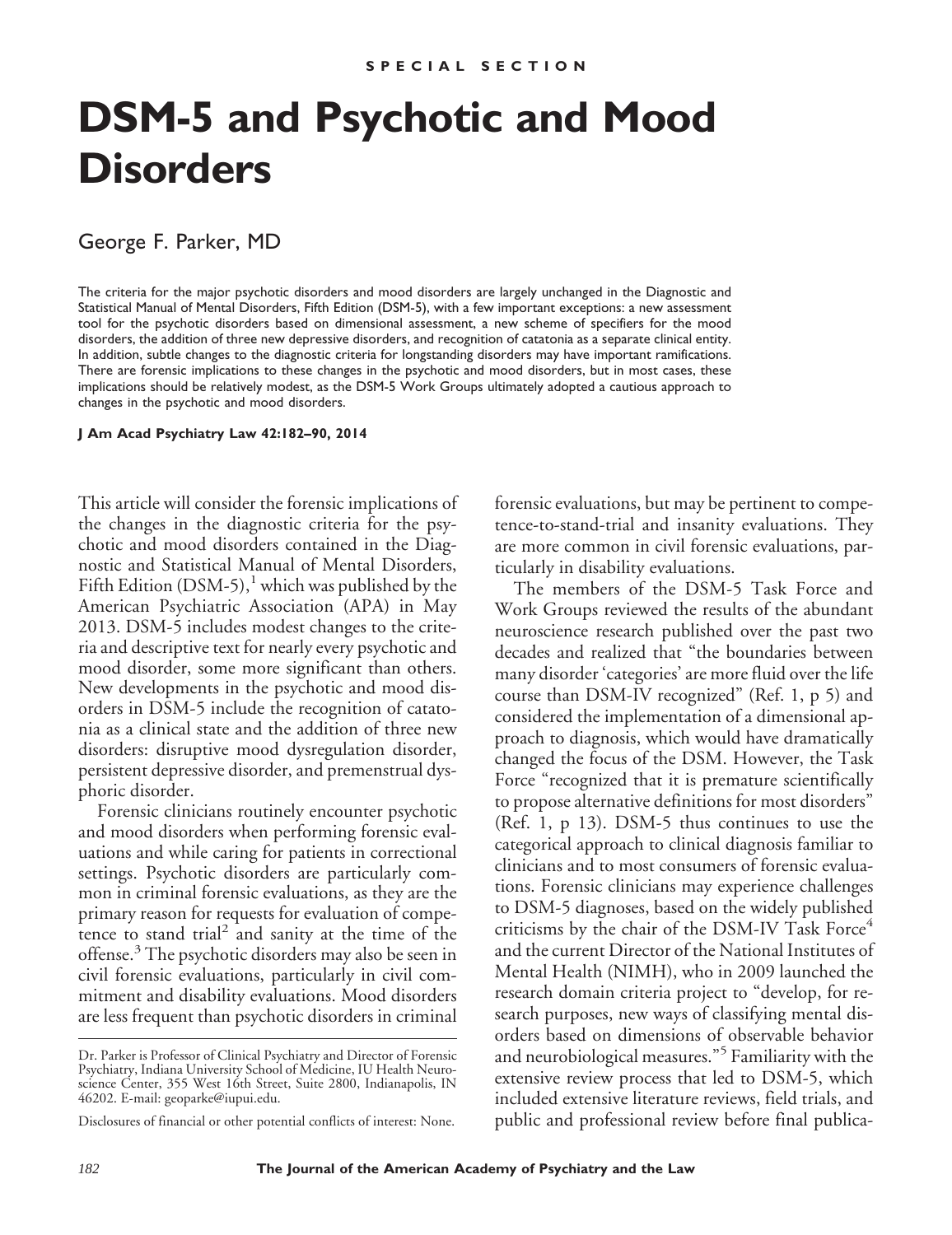tion (Ref. 1, pp  $6-10$ ), should allow for effective rebuttal of such challenges.

# **The Psychotic Disorders**

The Psychotic Disorders Workgroup decided that DSM-IV criteria for the psychotic disorders "do not accurately capture the considerable variability of symptom profile, response to treatment, and most importantly, social function and outcome"; however, despite considerable pressure to move to a dimensional approach to the diagnosis of psychotic disorders, "the DSM-5 does not represent such a paradigm shift" (Ref. 6, p 11).

There is subtle evidence of the dimensional approach in the chapter entitled "Schizophrenia Spectrum and Other Psychotic Disorders," which begins with a description of "five domains" of psychotic symptoms (Ref. 1, p 87), the names of which are identical to the five symptoms listed in Criterion A for the diagnosis of schizophrenia in DSM-IV. In addition, the work group developed a rating instrument, the Clinician-Rated Dimensions of Psychosis Symptom Severity, to evaluate eight dimensions of psychosis, "which may help with treatment planning, prognostic decision-making and research" (Ref. 1, p 89), but placed it in Section III, "Emerging Measures and Models" (Ref. 1, pp 743–4). This instrument is mentioned in the last section of the criteria for each of the psychotic disorders, under the heading "Specify Current Severity"; clinicians are referred to the instrument after the statement "quantitative assessment of the primary symptoms of psychosis . . . may be rated for its current severity . . . on a 5-point scale" (Ref. 1, p 91). This tool appears to be easy to use, could easily be adapted for inclusion in an electronic medical record, and may prove valuable in correctional and other treatment settings where continuity of care is difficult to achieve due to clinician turnover and movement of patients within the system. However, each section ends with a note, which states "diagnosis of [the disorder] can be made without using the severity specifier," which certainly implies that the use of this instrument is not required. A PubMed search of the phrase "clinician-rated dimensions of psychosis symptom severity" returned no items; thus, this instrument appears not to have been validated, which may make it vulnerable to challenge in court.

Overall, the criteria for diagnosis of psychotic disorders in DSM-5 are little changed from those in DSM-IV. All of the psychotic disorders found in DSM-IV are present in DSM-5, and catatonia was added, as a semiautonomous clinical entity. Schizotypal personality disorder is listed at the beginning of the section, "because this disorder is considered part of the schizophrenia spectrum of disorders" (Ref. 1, p 90). However, because "only a small proportion" (Ref. 1, p 657) of people with schizotypal personality go on to develop another psychotic disorder, the diagnostic criteria and explanatory text for schizotypal personality disorder, which are essentially identical to those in DSM-IV, remain in the section on Personality Disorders. The recognition in DSM-5 of schizotypal personality as part of the schizophrenia spectrum may have implications for sanity evaluations, which typically hinge on the presence or absence of psychosis, even though people with schizotypal personality do not show persistent symptoms of psychosis, such as hallucinations or delusions.

#### *Delusional Disorder*

In DSM-5, people who show bizarre delusions are now eligible for the diagnosis of delusional disorder, which is a significant change. The criteria also include a more modest change, as course specifiers are now more detailed. The subtypes of delusions are unchanged from DSM-IV, but clinicians may now also specify if the person's delusions show "bizarre content." The addition of bizarre delusions to the diagnostic criteria may increase slightly the frequency of this uncommon diagnosis, which DSM-5 estimates has a lifetime prevalence of 0.2 percent (Ref. 1, p 92). In a recent article, bizarre delusions were rarely ( $<$ 2%) identified as the sole reason for a DSM-IV diagnosis of schizophrenia,<sup>7</sup> so the number of people whose diagnosis would change from schizophrenia to delusional disorder is likely to be low. It is hard to predict how the shift of bizarre delusions to the criteria for delusional disorder will affect treatment; the small research literature on the treatment of delusional disorder suggests that longterm treatment with antipsychotic medication may lead to a modest decrease in the intensity of delusions.<sup>8,9</sup> It is unknown whether people who have delusional disorder with bizarre content will show a similar response to antipsychotic medication. Given the strong likelihood of persistent symptoms in a person with delusional disorder, assessment of the risk of violence based on bizarre delusions will require, as always, a careful evaluation of the individual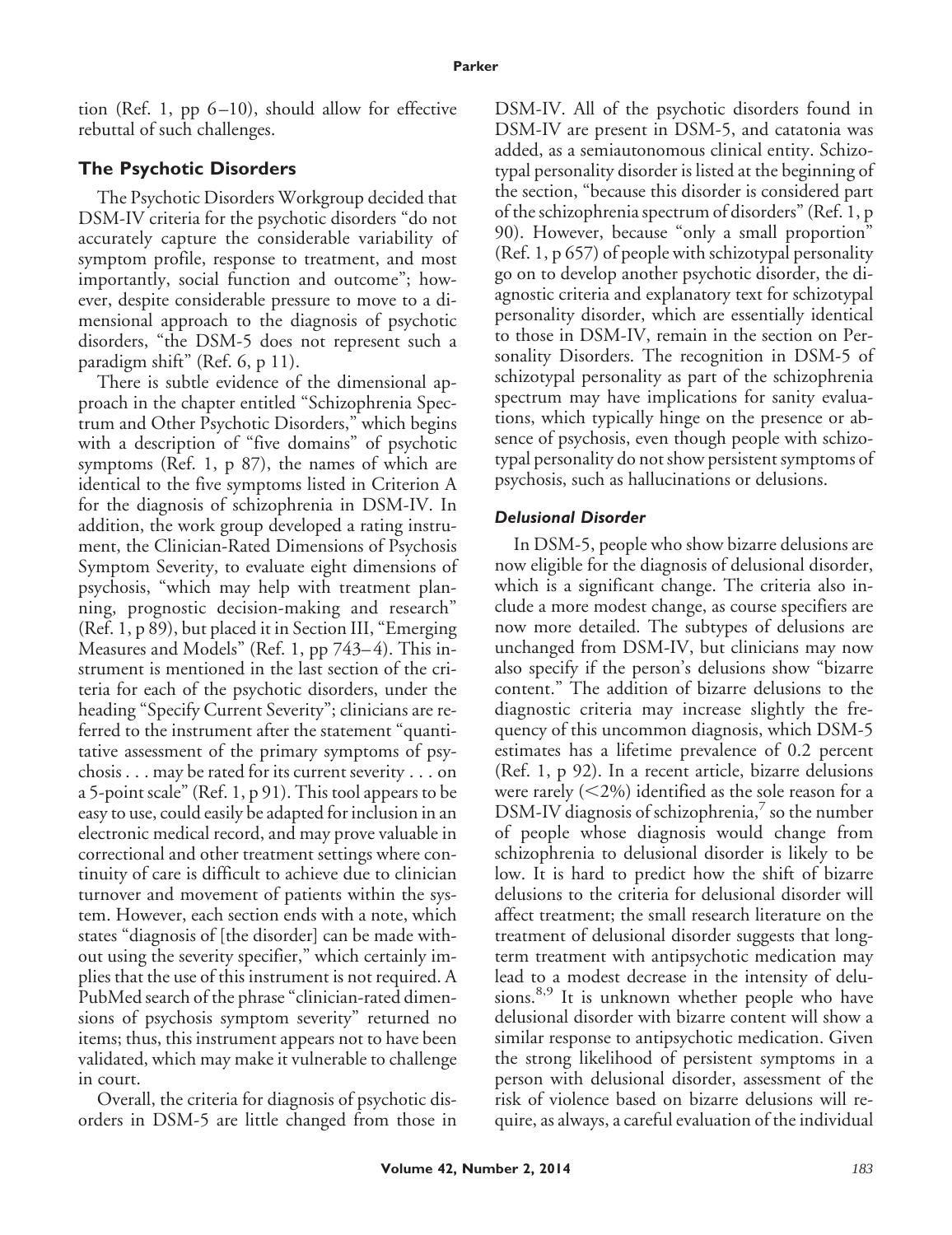and his symptoms, particularly if the delusions involve an identifiable individual (e.g., a family member or neighbor) or a group of people (e.g., police officers), thus putting that person or group at risk of violence.

#### *Brief Psychotic Disorder*

The core diagnostic criteria for brief psychotic disorder are essentially unchanged: the symptoms must persist for one month or less, and the person must recover fully after the psychosis ends. The criteria now require the acute onset of at least one symptom: delusions, hallucinations, or disorganized speech. Grossly disorganized or catatonic behavior remains as a fourth possible symptom but is not sufficient alone to make the diagnosis. The impact of this minor revision on forensic psychiatry is likely to be minimal.

#### *Schizophreniform Disorder*

The diagnosis of schizophreniform disorder is little changed. The A, B, C, and D criteria are identical to those in DSM-IV. The text for the specifier "with good prognostic features" has been slightly revised (Ref. 1, p 97). Schizophreniform disorder remains intermediate in symptom duration between brief psychotic disorder and schizophrenia. It has no corollary in the International Classification of Diseases  $(ICD)$  scheme,  $10$  in which a diagnosis of schizophrenia may be made after one month of symptoms of psychosis. The forensic impact of the minor changes in the criteria for schizophreniform disorder in DSM-5 should be minimal.

# *Schizophrenia*

Critics have described the DSM-5 criteria for schizophrenia as an evolution, not a breakthrough.11,12 The DSM-IV criteria for schizophrenia were quite reliable and diagnoses made with these criterion were stable over time, so only modest changes were made in DSM-5. $^{13}$  The five symptoms of the A criterion, which are familiar to clinicians, have been retained, but one of the two symptoms needed to diagnose schizophrenia must be delusions, hallucinations, or disorganized thinking and speech. Schneiderian first-rank symptoms (i.e., bizarre delusions or auditory hallucinations, either conversing among themselves or providing a running commentary) are no longer sufficient to qualify a person for a diagnosis of schizophrenia. Research on these symptoms found that they had no prognostic relevance and were not linked to a family history of schizophrenia; removing the Schneiderian symptoms from the A criteria was estimated to affect fewer than 2 percent of diagnoses.<sup>11</sup> In another change based on recent research, the negative symptoms have been limited to two choices: "diminished emotional expression or avolition" (Ref. 1, p 99). Negative symptoms are often overlooked in criminal forensic evaluations, which typically focus on the link between positive symptoms of psychosis and behavior, but a lack of volition may have important implications for deciding whether a defendant possessed *mens rea* at the time of the alleged offense. In civil forensic evaluations, negative symptoms are well known as a primary cause of disability in schizophrenia.<sup>14</sup>

DSM-5 does not identify any subtypes of schizophrenia (e.g., paranoid or disorganized), due to the frequent comorbidity among the DSM-IV subtypes and their poor reliability, low stability, and limited prognostic value.<sup>13</sup> In contrast, the course specifiers for schizophrenia in DSM-5 are almost completely new. There are two main categories of course specifiers, first episode and multiple episodes, each of which may be described as acute, in partial remission, or in full remission; the specifier continuous is the only holdover from DSM-IV (Ref. 1, pp 99 –100). These specifiers should allow clinicians to describe accurately the present clinical status of a person with schizophrenia. The specifiers are likely to see regular use in correctional psychiatry, where ongoing treatment is the norm, and in civil forensic evaluations, where the specifiers may be helpful in commitment and disability evaluations. The course specifiers are not as likely to be a factor in criminal evaluations of competence or sanity.

The connection between a given mental disorder and a risk of violence is not prominent in the psychosis and mood disorders sections of DSM-5. The closest DSM-5 comes to this topic is in the description of "associated features supporting diagnosis" of schizophrenia, which includes the observation that "hostility and aggression can be associated with schizophrenia, although spontaneous and random assault is uncommon. Aggression is more frequent for younger males and for individuals with a history of violence, non-adherence with treatment, substance abuse and impulsivity" (Ref. 1, p 101). Beyond this statement, DSM-5 has little to say about the risk of violence associated with psychosis. The "Cautionary State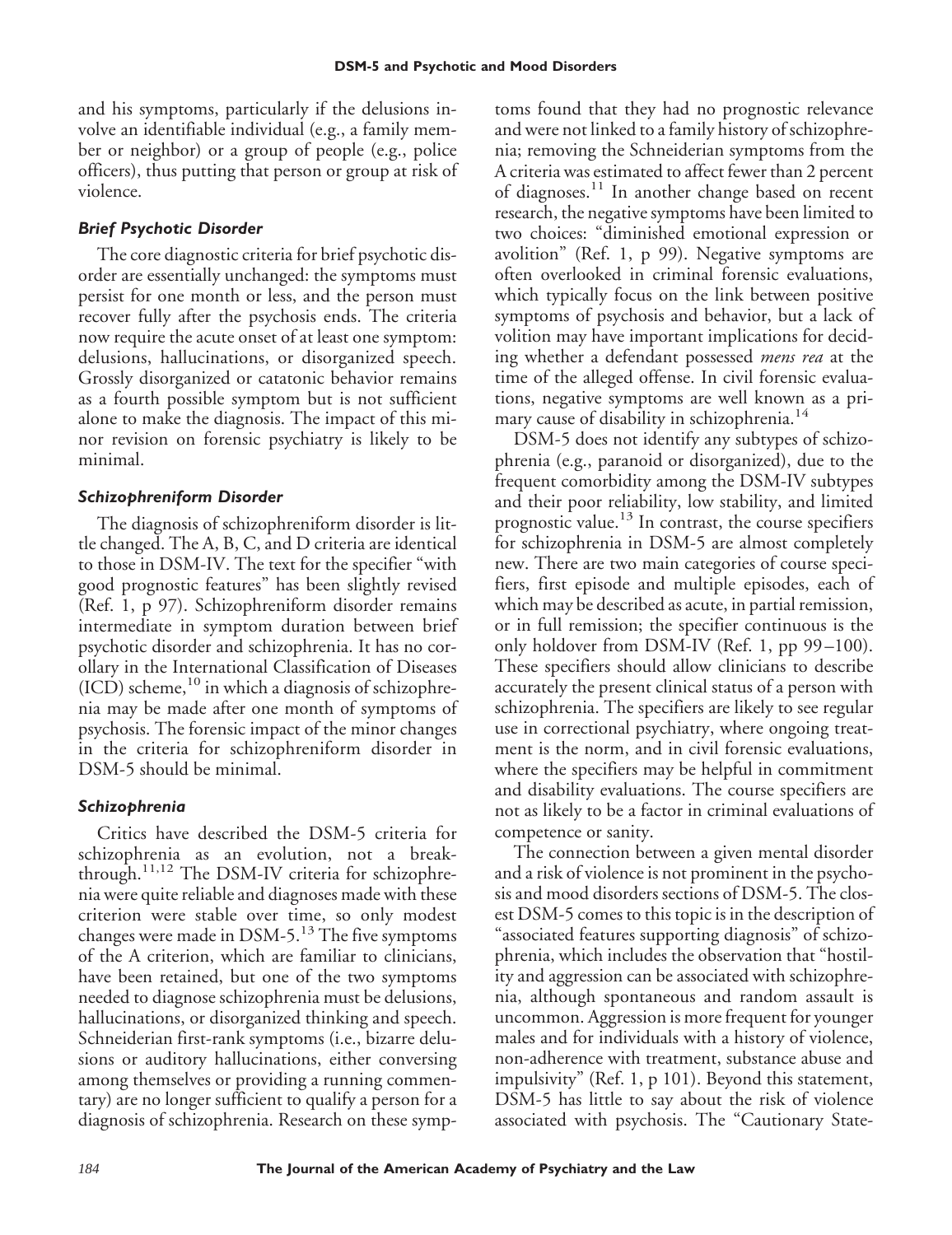ment for Forensic Use of DSM-5," which precedes the sections of diagnostic criteria, does not mention risk of violence.

#### *Schizoaffective Disorder*

Schizoaffective disorder was considered for removal from DSM-5, in favor of a dimensional approach to the diagnosis of the psychotic disorders. This proposal was based on the low reliability of this diagnosis compared with other psychotic disorders, recent research that suggested that schizoaffective disorder is intermediate between schizophrenia and bipolar disorder and may not be a separate diagnostic entity, and the limited clinical utility of a diagnosis that practitioners make without adhering to criteria.<sup>15</sup> However, because the available research findings "are not yet compelling enough to justify a move to a more neurodevelopmentally continuous model of psychosis" (Ref. 16, p 131), schizoaffective disorder was retained, with revised criteria. In particular, the requirement for the presence of a mood episode was strengthened, such that "mood symptoms sufficient to meet criteria for a mood episode must be present for at least half of the total duration of the illness from the onset of the first psychosis" to make a diagnosis of schizoaffective disorder (Ref. 15, pp 23– 4). Schizoaffective disorder diagnosed with DSM-IV criteria has been shown to be an unstable diagnosis.<sup>17</sup> Field trials of the DSM-5 criteria for schizoaffective disorder showed good test-retest reliability when rigorously applied, $18$  so it is possible the new criteria will also lead to a more stable diagnostic entity.

The forensic implications of the changes in the criteria for schizoaffective disorder in DSM-5 are not clear. A proper diagnosis of schizoaffective disorder requires that a person meet all of the criteria for schizophrenia and all of the criteria for an episode of bipolar disorder or depression, with the exception of impaired function. DSM-5 estimates the prevalence of schizoaffective disorder to be one-third that of schizophrenia (Ref. 1, p 107), so it should be an uncommon disorder. Although it is important to make as accurate a diagnosis as possible to treat effectively, the alternatives to schizoaffective disorder (i.e., schizophrenia with a mood component or a mood disorder with psychosis), should also lead clinicians to treat with appropriate classes of medication. Otherwise, the forensic implications of the changes to schizoaffective disorder should be modest;

the main concern will continue to be appropriate and consistent use of the criteria.

### *Catatonia*

In DSM-5, catatonia is recognized as a separate clinical entity, though not as an independent disorder. It can be diagnosed whenever it is present, but only in the context of a mental disorder, a medical disorder, or an unspecified condition. If a person meets 3 of the 12 criteria, the specifier "with catatonia" should be added to diagnoses of most of the serious mental disorders in DSM-5 (Ref. 1, pp 119 – 120), to "facilitate its appropriate recognition and specific treatment."<sup>19</sup> Catatonia was once considered a common presentation of schizophrenia, but its reported prevalence in schizophrenia declined over the course of the 20th century<sup>20,21</sup>; in recent research, though, catatonia was found in up to 10 percent of people with an acute psychiatric disorder, nearly half of whom had a mood disorder and only a quarter of whom had a psychotic disorder.<sup>22</sup> Improved awareness of catatonia could have implications for forensic practice. In the criminal realm, catatonia could certainly contribute to a finding of incompetence to stand trial, but it is unlikely to be an element of an insanity defense, as only one of the 12 symptoms, agitation, might be a precursor to illegal activity. The primary outcome of recognition of catatonia, though, would be the impact on the person with catatonia, as this condition can be treated effectively.<sup>22</sup>

#### *Attenuated Psychosis Syndrome and Shared Psychotic Disorder*

The Psychotic Disorders Work Group considered adding attenuated psychosis syndrome as a new diagnosis to DSM-5, but instead decided to place it in Section III as a condition for further study, after field trial data showed that it was not diagnosed reliably by clinicians.<sup>23</sup> Attenuated psychosis syndrome is meant to describe people who show "recent onset of modest, psychotic-like symptoms and clinically relevant distress and disability" (Ref. 23, p 32). In addition, the person who experiences the symptoms must recognize them as unusual and experience sufficient distress or disability to seek clinical evaluation. Despite the clear guidance in the DSM-5 that conditions in Section III are not intended for clinical use, this syndrome is not just in Section III, but is also specifically identified in "Other Specified Schizophrenic Spectrum and Other Psychotic Disorder" as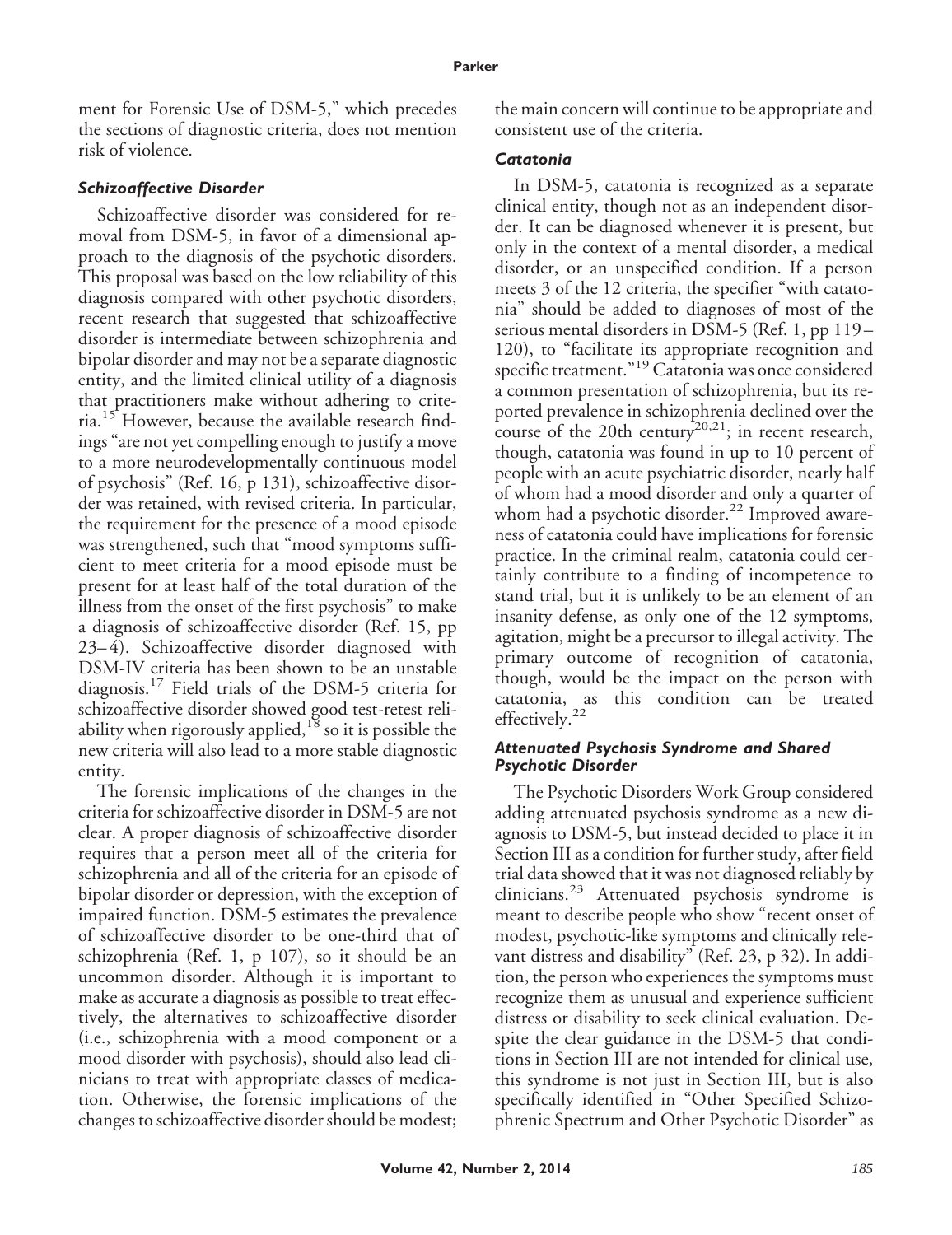one of four examples of alternative presentations of a psychotic disorder; where it is labeled "other psychotic disorder, attenuated psychosis syndrome" (Ref. 1, p 122).

The diagnosis of attenuated psychosis syndrome may contribute to a finding of incompetence to stand trial, as young adults are at highest risk for this disorder and are at highest risk for arrest, but it is unlikely to be the single reason for such a finding, given the absence of overt psychosis. Attenuated psychosis is also unlikely to be a precursor to an insanity verdict, as this syndrome is meant to identify people with symptoms that are "psychosis-like but below the threshold for a full psychiatric disorder" (Ref. 1, p 783). Attenuated psychosis may appear more frequently in civil forensic evaluations, in the context of employment and disability assessments.

Shared psychotic disorder (*folie a` deux*), which was present in DSM-IV as a separate disorder, exists in DSM-5 only in the section on other specified schizophrenic spectrum and other psychotic disorders, as "delusional symptoms in partner of individual with delusional disorder" (Ref. 1, p 122). The presence of shared psychotic disorder in DSM-5 will allow continued recognition of this disorder, which, although rare, is occasionally seen in forensic cases, both criminal and civil.

# **Mood Disorders**

The DSM-IV section on Mood Disorders has been replaced in DSM-5 with separate sections for the Bipolar Disorders and the Depressive Disorders. The section on Bipolar Disorders is placed between the Psychotic Disorders and the Depressive Disorders in DSM-5, "in recognition of their place as a bridge between the two diagnostic classes in terms of symptomatology, family history and genetics" (Ref. 1, p 123). Three new depressive disorders are included in DSM-5: disruptive mood dysregulation disorder, persistent depressive disorder, and premenstrual dysphoric disorder; the first of these will not be discussed in this article but will be considered in the review of "Neurodevelopmental and Other Disorders of Childhood and Adolescence."<sup>24</sup> The number of bipolar disorders is unchanged; they consist of bipolar I, bipolar II, and cyclothymic disorders, as well as bipolar disorder due to medications, drugs, or a medical condition. The criteria for episodes of mania, hypomania, and major depression are generally unchanged from DSM-IV, with a few important exceptions, which are discussed below. Missing from DSM-5 is the DSM-IV entity of mood disorder NOS, which has been replaced with unspecified bipolar disorder and unspecified depressive disorder; people who present with an unclear pattern will have to be designated as one or the other.

# *Specifiers for Mood Disorders*

DSM-5 includes multiple specifiers to describe the Bipolar and Depressive Disorders (Ref. 1, pp  $149 - 54$ ,  $184 - 8$ ), as part of a mixed categoricaldimensional approach.<sup>25</sup> The specifiers are meant "to define a more homogeneous subgrouping of individuals with the disorder who share certain characteristics . . . and to convey information that is relevant to the management of the individual's disorder" (Ref. 1, pp 21–2). The presence of new and more detailed descriptive specifiers for the bipolar and depressive disorders may have some impact on forensic psychiatry. The specifiers are intended to be used to describe the course of a person's disorder and should not affect the frequency of the underlying diagnosis, but some specifiers may have implications for suicide risk. In addition, these specifiers may be useful in forensic contexts where a prediction of future course may be helpful, such as sentencing, civil commitment, and child custody.

The specifier of "with anxious distress" (Ref. 1, p 149) is the only entirely new one. It was added to account for the high prevalence of symptoms of anxiety in both manic and depressed states and because "a substantial body of research conducted over the past two decades points to the importance of anxiety as relevant to prognosis and treatment decision-making" in bipolar and depressive disorders.<sup>26</sup> The addition of this specifier should encourage the identification of anxiety in people who have a bipolar or depressive disorder, which should lead to improved management of suicide risk, as anxiety is a risk factor for suicide.<sup>27</sup> Conversely, a lack of recognition of anxiety in the medical record or treatment plan could have implications for malpractice liability in cases of attempted or completed suicide.

The DSM-IV specifier of postpartum onset has been replaced in DSM-5 by "with peri-partum onset," which may be applied if the mood episode occurs during pregnancy or within four weeks of delivery. The explanatory note for this specifier makes it clear that it was added to improve the recognition of bipolar and depressive episodes during pregnancy, in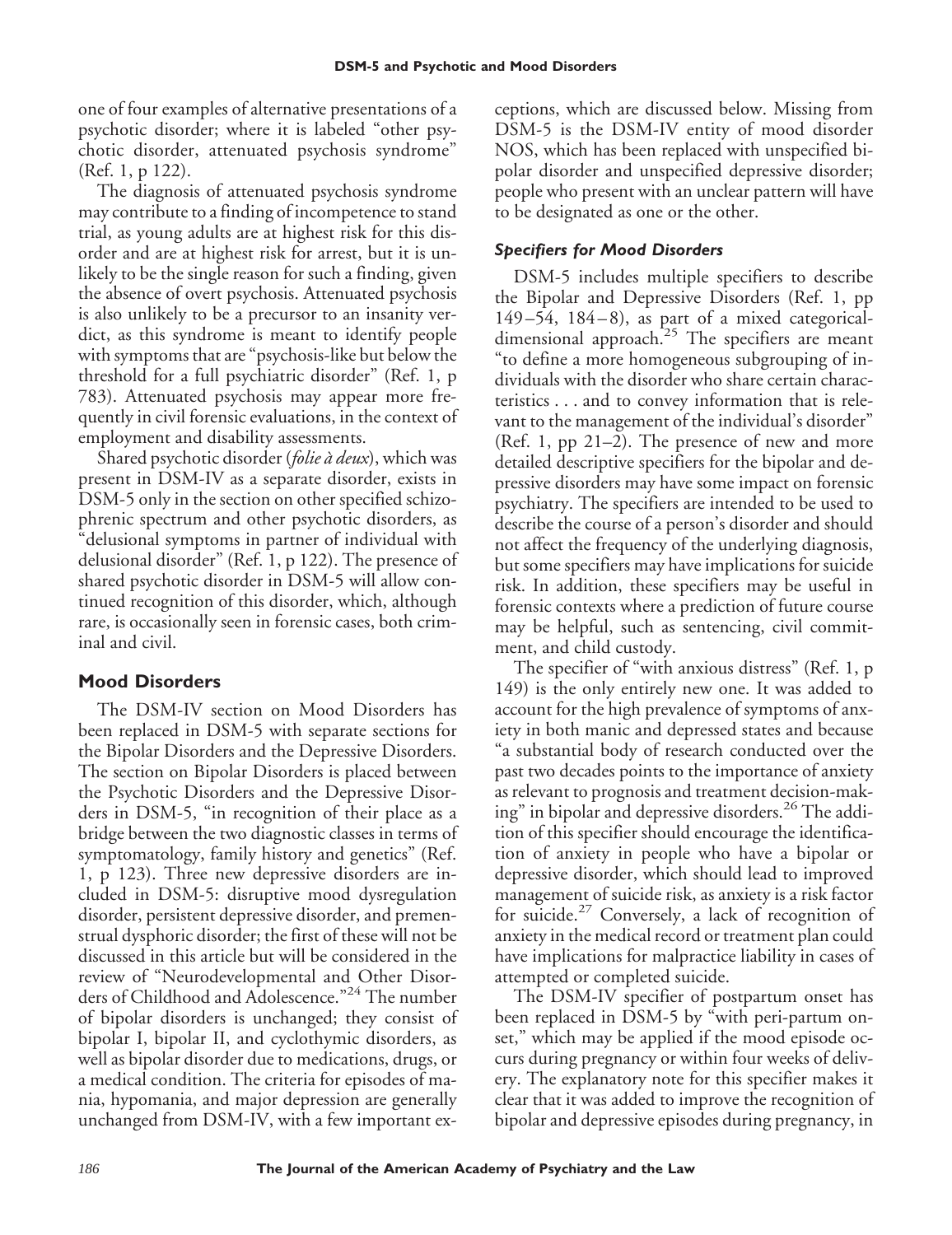order to prevent postpartum psychosis, which is often linked to a mood disorder and is a major risk factor for infanticide (Ref. 1, pp 152–3). The addition of peri-partum onset will thus have forensic implications, both for the management of bipolar and depressive disorders in pregnancy and for the review of cases of infanticide.

The DSM-IV entity of a mixed episode of bipolar disorder has been replaced with the specifier "with mixed features" (Ref. 1, p 149 –50), which can be applied to bipolar I, bipolar II, major depressive, and persistent depressive disorders. Thus, a person with hypomania or mania who shows some symptoms of depression and a person with depression who shows some symptoms consistent with hypomania or mania should be designated as "with mixed features." Although the mixed-features specifier will "better account for the highly prevalent subsyndromal presentations" (Ref. 28, p 30) of both manic and depressed states, its addition does not solve the problems of the overlap between unipolar and bipolar depression or the gray zone of the boundary between bipolar disorder and schizoaffective disorder.<sup>28</sup> As a result, debate on the applicability of this specifier to a particular person could be vigorous. The DSM-5 criteria for the specifier of mixed features have also been criticized for including euphoria and excluding agitation and irritability, thus moving away from Kraepelin's original concept of mixed depression as a fairly common clinical entity.<sup>29</sup> Overall, the impact this specifier will have on forensic practice is unclear.

The specifier "with seasonal pattern" now includes all mood episodes (mania, hypomania, and depression) in the introduction and the criteria, instead of being limited, as in DSM-IV, only to episodes of depression. However, the explanatory note makes it clear that "the essential feature is the onset and remission of major depressive episodes at characteristic times of the year" (Ref. 1, p 153), which retains the intent of the DSM-IV criteria.

The criteria for the specifiers "with melancholic features" and "with atypical features" are largely unchanged from DSM-IV, but a detailed note on the use of each specifier has been added to the text for each. The criteria for the specifier "with psychotic features" are essentially unchanged and have no explanatory note. The criteria for "with rapid cycling" are also unchanged, but a second explanatory note was added to clarify that each of the four episodes needed in one year to qualify for this diagnosis must be marked by full remission or a switch of polarity.

#### *Bipolar I Disorder*

The Mood Disorders Work Group introduced the criteria for the bipolar disorders by noting "the bipolar I disorder criteria represent the modern understanding of the classic manic-depressive disorder" (Ref. 1, p 123). There are two changes in the criteria for bipolar I disorder in DSM-5. First, a person with mania must show elated or irritable mood or both and increased energy or activity, which modestly tightens the criteria for a manic episode. Second, "excessive involvement in activities" no longer requires these activities to be pleasurable, just to have "a high potential for painful consequences" (Ref. 1, p.134), which can be seen as a modest loosening of the criteria. The work group also clarified that mania induced by treatment with antidepressant medication counts as a manic episode for the purpose of diagnosing bipolar I disorder. The DSM-5 criteria for bipolar disorder are unlikely to have a significant impact on forensic psychiatry and are unlikely to solve the debate over whether bipolar disorder is overdiagnosed $30$  or underdiagnosed. $31$ 

The prevalence of self-reported bipolar disorder in correctional populations is likely to remain high so long as people who report mood swings are given a prescription for a mood-stabilizing medication and a diagnosis of some form of bipolar disorder by clinicians. If the DSM-5 criteria for the diagnosis of bipolar disorder are used appropriately, the frequency of this phenomenon should decrease. However, even though the DSM-IV diagnosis of bipolar disorder NOS has been removed, DSM-5 has added "other specified bipolar and related disorders" (Ref. 1, p 148) and "unspecified bipolar disorder" (Ref. 1, p 149), which are likely to be used to describe people who report subjective mood instability that does not meet criteria for bipolar I or bipolar II disorder. In particular, the choices under other specified bipolar and related disorder include four variant presentations, including one that is also listed in Section III (depressive episodes with short-duration mania), which could account for several bipolar presentations that do not include a true manic or hypomanic episode. The report of a prior diagnosis of bipolar disorder in a forensic evaluation should prompt thorough, open-ended questioning of the person's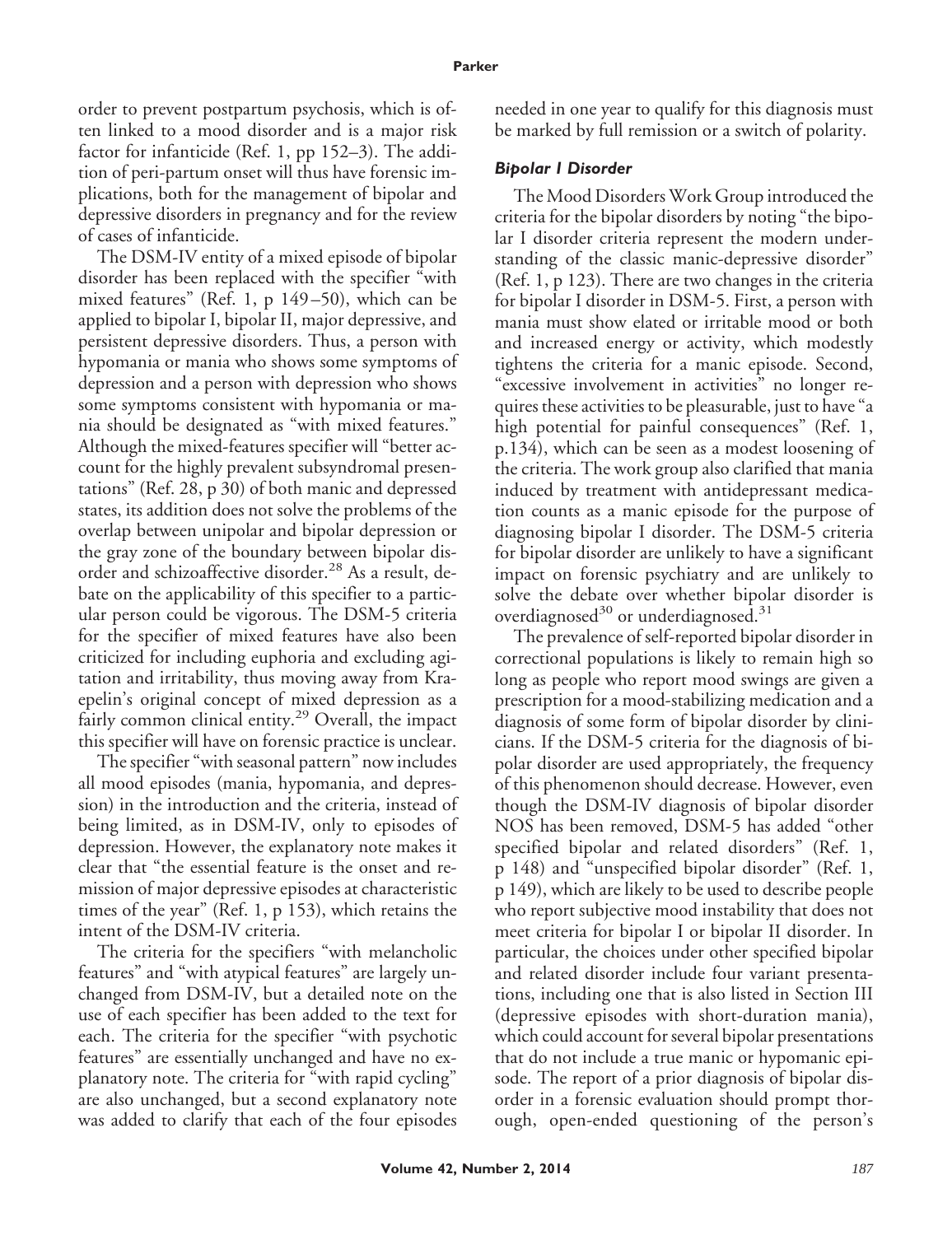psychiatric history, searching for evidence of true manic or hypomanic episodes.

# *Bipolar II Disorder*

The DSM-5 diagnosis of bipolar II continues to require at least one episode of current or past hypomania and at least one episode of current or past major depression, with no history of an episode of mania. There is a new focus in the criteria on the functional impact of the symptoms of depression in bipolar II, as the section on the diagnostic features notes that this disorder often presents with major depression and urges clinicians to ask for a history of hypomania in people who are depressed (Ref. 1, p 135). In addition, because people who have bipolar II disorder often experience repeated or prolonged episodes of depression, DSM-5 makes a point of describing bipolar II disorder as not less severe than bipolar I disorder. The observations made above regarding the prevalence of diagnoses of bipolar I disorder also apply to bipolar II disorder.

# *Cyclothymic Disorder*

The diagnosis of cyclothymic disorder requires a two-year history of many episodes of not-quite hypomania and not-quite major depression. DSM-IV permitted this diagnosis to remain active if an episode of mania, hypomania, or major depression occurred after the first two years of subsyndromal symptoms. The DSM-5 criteria hold that "criteria for a major depressive, manic or hypomanic episode have never been met." In addition, the DSM-5 criteria clarify that hypomanic or depressive symptoms must be present at least half of the time during the required two-year period (Ref. 1, pp 139 – 40). These changes in the criteria will further restrict the prevalence of this relatively rare disorder, but their impact on forensic practice is likely to be minimal, as this disorder is uncommon in criminal forensic evaluations and is not a major cause of disability.

# *Major Depressive Disorder*

The primary criteria for the diagnosis of major depression in DSM-5 are largely unchanged from DSM-IV, with one potentially significant exception. DSM-IV permitted a diagnosis of depression in a bereaved person only if the symptoms had been present for more than two months or if they had caused marked functional impairment. However, research on bereavement and depression found little reason

for such a distinction. The Mood Disorders Work Group therefore proposed that symptoms of depression in the context of bereavement or other significant loss would qualify for a diagnosis of major depression, which would have removed the "normal bereavement" exception for depression found in DSM-IV and present in the ICD.<sup>32</sup> This proposal was met with strong criticism by many clinicians and the public, who felt that the new disorders inappropriately turned a normal psychological reaction to loss into a form of psychopathology.

The Mood Disorders Work Group did not reinstate the bereavement exception, but instead added a note to the depression criteria to explain that "responses to a significant loss . . . may include the feelings of intense sadness, rumination about the loss, insomnia, poor appetite, and weight loss noted in Criterion A, which may resemble a depressive episode. Although such symptoms may be understandable or considered appropriate to the loss, the presence of a major depressive episode... should also be carefully considered" (Ref. 1, p 161). This change to the criteria for major depression could have an impact on civil forensic psychiatric evaluations. If bereavement is no longer a barrier to a diagnosis of depression, this diagnosis can be made in survivors of wrongful or negligent deaths, which could increase claims for damages.

A more subtle change in the criteria for depression in DSM-5 can be found in the description of depressed mood, where a person who is depressed is "sad, empty or hopeless"; in DSM-IV the phrase was "sad or empty." Thus, a feeling of hopelessness alone is enough to meet the criterion for depressed mood, which could increase the frequency of the diagnosis of depression.<sup>32</sup> Hopelessness has long been recognized as a risk factor for suicide,  $33,34$  so the recognition of this symptom as characteristic of depression should encourage clinicians to inquire about hopelessness and then to take it into account in their suicide risk assessment.

A major concern for all clinicians who use the DSM is the reliability of the disorders described in the manual. Major depression does not fare well in this regard; the inter-rater reliability of DSM-5 major depression showed a  $\kappa$  coefficient of 0.28, well below the coefficients for the DSM-III<sup>35</sup> (between 0.60 and 0.80) and DSM-IV (between 0.40 and  $(0.80)$  criteria.<sup>32</sup>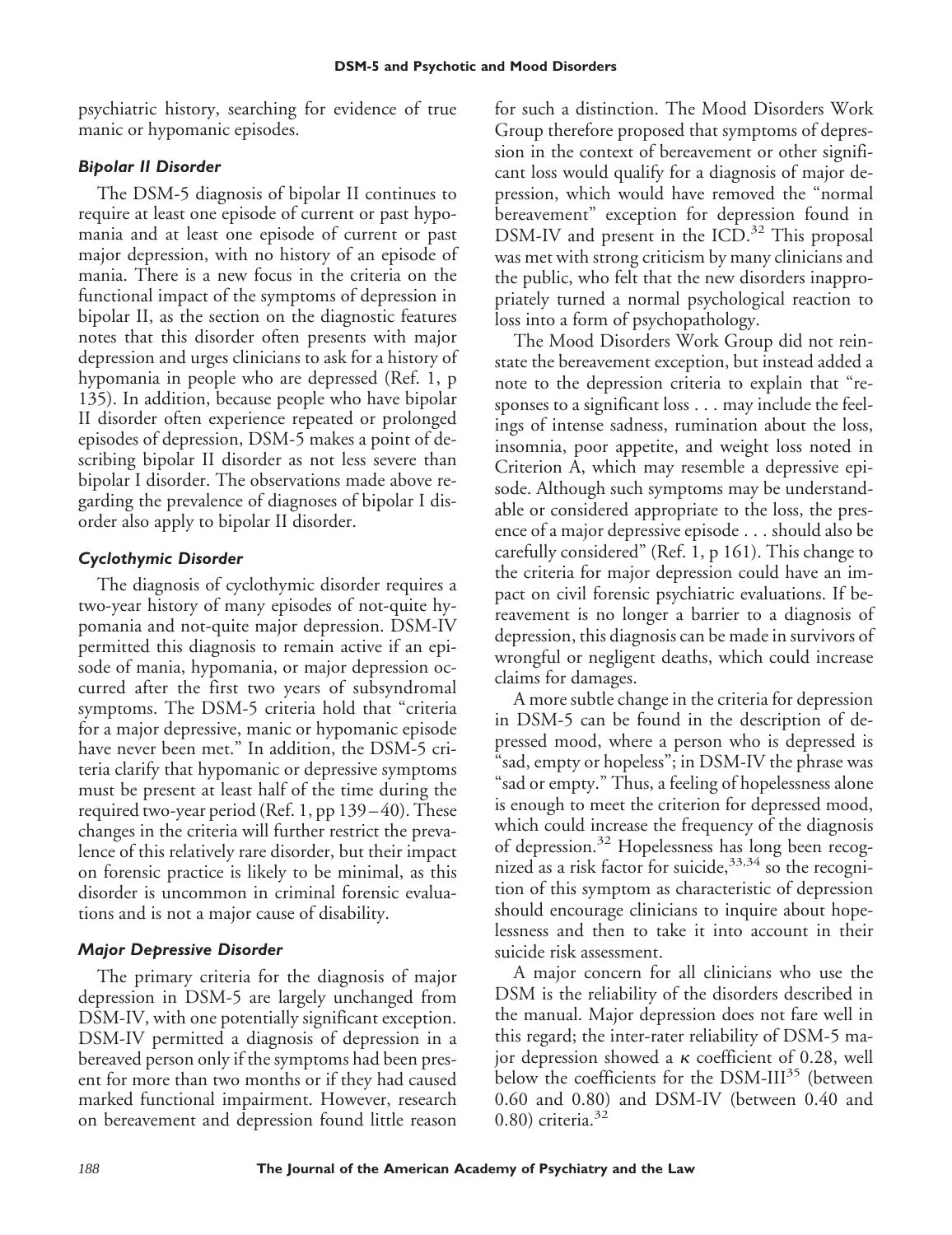#### *Persistent Depressive Disorder (Dysthymia)*

The diagnosis of persistent depressive disorder is new to DSM-5 and is meant to combine the DSM-IV disorders of dysthymia and chronic major depression, defined as two or more years of continuous major depression. The decision to merge these diagnostic concepts was based on research that suggested that chronic depression was prevalent in the community and could be distinguished from nonchronic depression.<sup>36</sup> The A, B, and C criteria for persistent depressive disorder are unchanged from the DSM-IV criteria for dysthymia, but the D criterion now reads "criteria for a major depressive disorder may be continuously present for two years" (Ref. 1, p 168). The relationship between persistent depressive disorder and major depression in DSM-5 is somewhat confusing and leads to conflicting recommendations. For example, a person "whose symptoms meet major depressive disorder criteria for two years should be given a diagnosis of persistent depressive disorder as well as major depressive disorder" (Ref. 1, p 169), whereas for a person who meets criteria for persistent depressive disorder, "if the symptom criteria are sufficient for a diagnosis of a major depressive episode at any time during this period, then the diagnosis of major depression should be noted, but it is not coded as a separate diagnosis but rather as a specifier" (Ref. 1, pp  $170-1$ ). The proper diagnosis of a person with chronic depression may thus become a fruitful area for cross-examination, given the multiple ways a person with chronic symptoms of depression could be coded. The impact of persistent depressive disorder in clinical practice may be modest, outside of the possible confusion of proper diagnosis, as people who have dysthymia or chronic depression respond to similar treatment.

#### *Premenstrual Dysphoric Disorder*

This disorder was in Appendix B of DSM-IV (Ref. 37, pp 715–18) but has been moved to the main text in DSM-5. The research criteria laid out in DSM-IV have been modified for DSM-5. This diagnosis is based on the presence of specific symptoms in the week before onset of menses followed by resolution of the symptoms after onset. The symptoms must include one or more of marked affective lability, irritability or anger, depressed mood or hopelessness, and anxiety or tension, as well as one or more of an additional seven symptoms, with a total of at least five symptoms. The criteria specifically note that "Criterion A should be confirmed by prospective daily ratings during at least two symptomatic cycles" (Ref. 1, p 172), which means it will be difficult to make this diagnosis on the basis of a single evaluation; although two cycles of daily ratings are technically not required, it will be easy to challenge a diagnosis made without these data. The addition of premenstrual dysphoric disorder to DSM-5 may open up new avenues in civil forensic evaluations, most likely in the area of disability evaluations, and may make an appearance in criminal evaluations if affective instability and anger due to this disorder contribute to an individual's violent behavior.

#### **Conclusion**

Overall, because many of the changes in the criteria for these disorders are minor, the forensic implications of the DSM-5 criteria for the diagnoses of psychotic and mood disorders appear to be modest, with a few exceptions. Forensic clinicians should review the DSM-5 criteria for the mood and psychotic disorders carefully and consider how the new criteria may affect their evaluations and practice.

#### **References**

- 1. American Psychiatric Association: Diagnostic and Statistical Manual of Mental Disorders, Fifth Edition. Arlington, VA: American Psychiatric Association, 2013
- 2. Fogel MH, Schiffman W, Mumley D, *et al*: Ten year research update (2000 –2010): evaluations for competence to stand trial (adjudicative competence). Behav Sci Law 31:165–91, 2013
- 3. Melton GB, Petrila J, Poythress NG,*et al*: Mental state at the time of the offense, in Psychological Evaluations for the Courts: A Handbook for Mental Health Professionals and Lawyers (ed 3). New York: Guilford Publications, 2007
- 4. Frances AJ, Nardo JM: ICD-11 should not repeat the mistakes made by DSM-5. Br J Psychiatry 203:1–2, 2013
- 5. NIMH Research Doman Criteria; NIMH website: http:// www.nimh.nih.gov/research-priorities/rdoc/nimh-researchdomain-criteria-rdoc.shtml. Accessed March 17, 2014
- 6. Heckers S, Barch DM, Bustillo J, *et al*: Structure of the psychotic disorders classification in DSM 5. Schizophr Res 150:11–14, 2013
- 7. Shinn AK, Heckers S, Ongur D: The special treatment of first rank auditory hallucinations and bizarre delusions in the diagnosis of schizophrenia. Schizophr Res 146:17–21, 2013
- 8. Herbel BL, Stelmach H: Involuntary medication treatment for competency restoration of 22 defendants with delusional disorder. J Am Acad Psychiatry Law 35:47–59, 2007
- 9. Manschreck TC, Khan NL: Recent advances in the treatment of delusional disorder. Can J Psychiatry 51:114 –19, 2006
- 10. World Health Organization: ICD-10 Classifications of Mental and Behavioral Disorder: Clinical Descriptions and Diagnostic Guidelines. Geneva: World Health Organization, 1992
- 11. Keshavan MS: Nosology of psychoses in DSM-5: inches ahead but miles to go. Schizophr Res 150:40-1, 2013
- 12. Maj M: The DSM-5 approach to psychotic disorders: is it possible to overcome the 'inherent conservative bias'? Schizophr Res 150: 38 –9, 2013